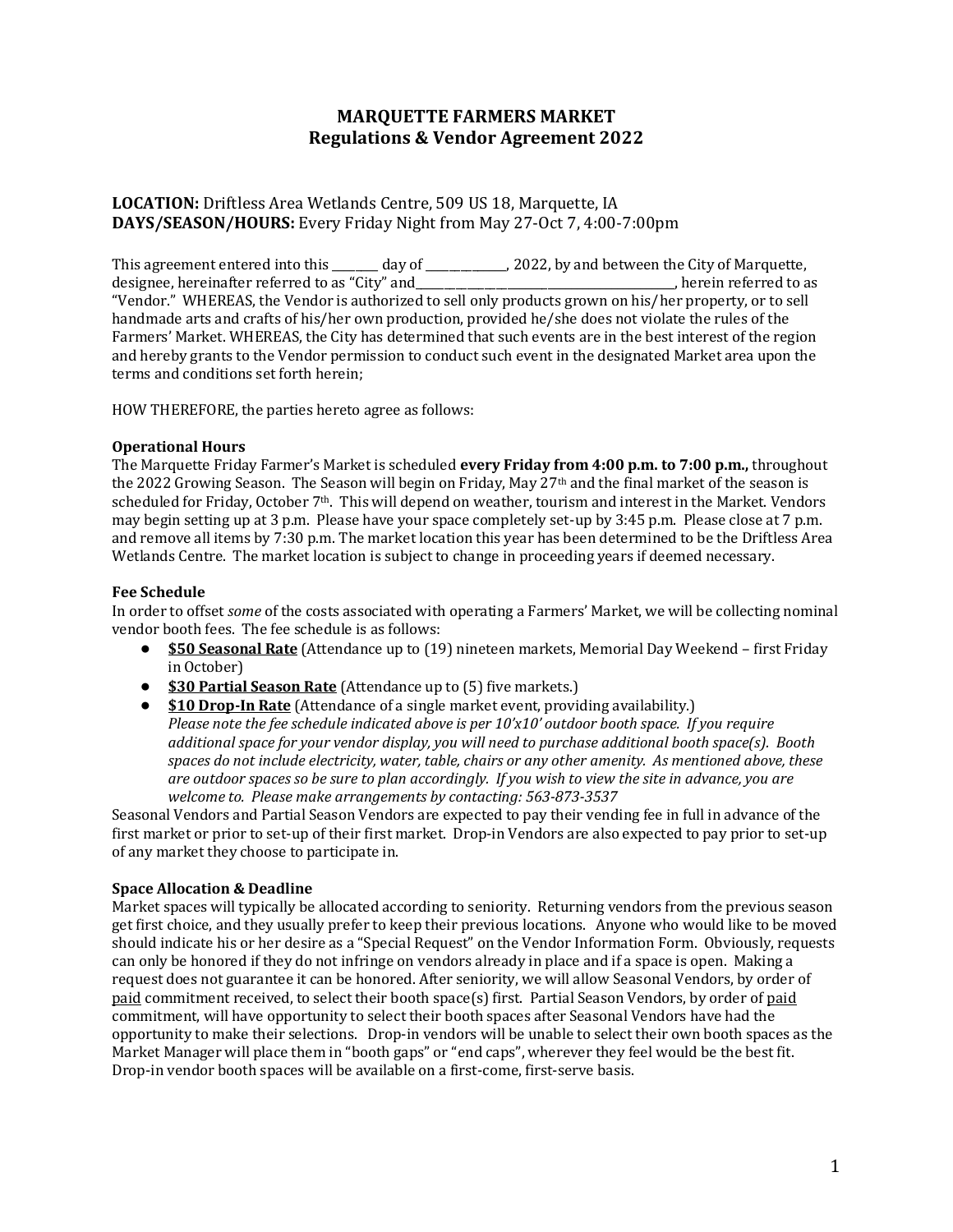#### **Space Reservation Deadlines**

Seasonal Vendors and Partial Seasonal Vendors are encouraged to pay their Market Fees by Friday, May 27th. As we receive paid commitments, they will be marked in the sequence they were received to ensure booths are reserved in a "first come, first serve" fashion. On the day of the first market vendors are encouraged to arrive at 3:15pm for a brief orientation. At that time, we will award vendor spaces in the "first come, first serve" order we received the paid commitments. If you are unable to be there for the orientation, the market manager will do their best to select a booth space for you. If you are dissatisfied with the booth selection, you may apply for a change however this will depend on availability and what is in the best interest of the market. Obviously not all requests can be honored but whenever possible, we will try to be accommodating. Vendors are allowed to pay their booth fees late without a penalty charge, so long as it is prior to set-up of the first market they attend. Late vendor fees received may result in marketing and advertising consequences. Vendors, who have not paid and arrive without payment, will be turned away.

#### **Vendor Signage/ Booth Displays**

Appropriate vendor signage and booth displays are critical to the success of each individual vendor, as well as how the public perceives the Friday Farmers' Market as a whole.

- Each vendor will be **required** to have a sign that identifies their individual booth, such as "Sally's Soaps", "Margaret's Pies & Produce", etc.
- Vendors are also **required** to have their products marked with appropriate, legible tags or signage that clearly indicates the prices for the goods being sold within the booth. *A small chalkboard menu also works great to display your pricing information.*
- Vendors are responsible for providing all equipment necessary to display their products including a table and chair. Tables, chairs and/or display pieces must be in good, structural condition. Table clothes or draped fabric cuttings are encouraged to create a nice backdrop for marketing your products. Baskets and other clean containers are also encouraged to display your produce.
- Vendors are encouraged to offer samples. Clean and safe handling practices will be required.

#### **Homegrown & Handcrafted**

The Friday Farmers' Market Agreement specifies that ALL items sold at Market must be homegrown or handcrafted by the VENDOR. Reselling mass produced or purchased merchandise is not allowed (purchased produce, bread dough, fruits, etc., that are repackaged are not considered homegrown or handcrafted). Only items that are actually produced or manufactured by the vendor in his/her garden, farm, home, or plant will be allowed. Additionally, the Friday Farmers' Market is not intended to be a flea market nor a business "trade show". Exceptions may be made for individual vendors who have participated in the Farmers Market in the past but are unable to participate this season due to health concerns related to COVID-19 to allow another vendor to sell their product. Exceptions for 2021 will be at the discretion of the Farmers Market Manager. **Packaging/ Health Issues**

All food must be displayed in clean containers or risers at the height of at least (2) two feet off the ground. Baked goods must be wrapped and labeled with the name of the product and ingredients, by whomever prepared it. **Food safety guidelines from the Health Services Department must be observed.** This list includes, but is not limited to: homemade butter, raw milk, home-canned items, soft pies and custard items and items containing meat. Meat that is not USDA or Iowa State Inspected (and has a label certifying the inspection) is not allowed. Vendors must possess necessary permits or certificates to sell honey, poultry, meat, eggs, mushrooms and wine or any prepared food. Contact the County Health Department for details. **Proper sales tax rules are the responsibility of the vendor.**

#### **Questions on Food Regulations**

All questions relating to Food Regulations should be directed to the Iowa State Health Department. **Permits and Licenses:**

The Vendor shall obtain and maintain, during the term of the Agreement, all necessary permits and licenses required for the use described herein. Permits are not transferrable.

#### **Insurance**

Proper coverage is required for all vendors. Further, all vendors shall be required to execute an indemnity agreement in the form attached hereto.

#### **Statutes and Ordinances**

The Vendor and its agents and employees shall abide by all federal, state, and municipal laws, rules and regulations. Under no circumstances shall any fire lane be restricted or occupied by the Vendor. Vendors may not solicit customers beyond their assigned market spaces either via signage or hawking.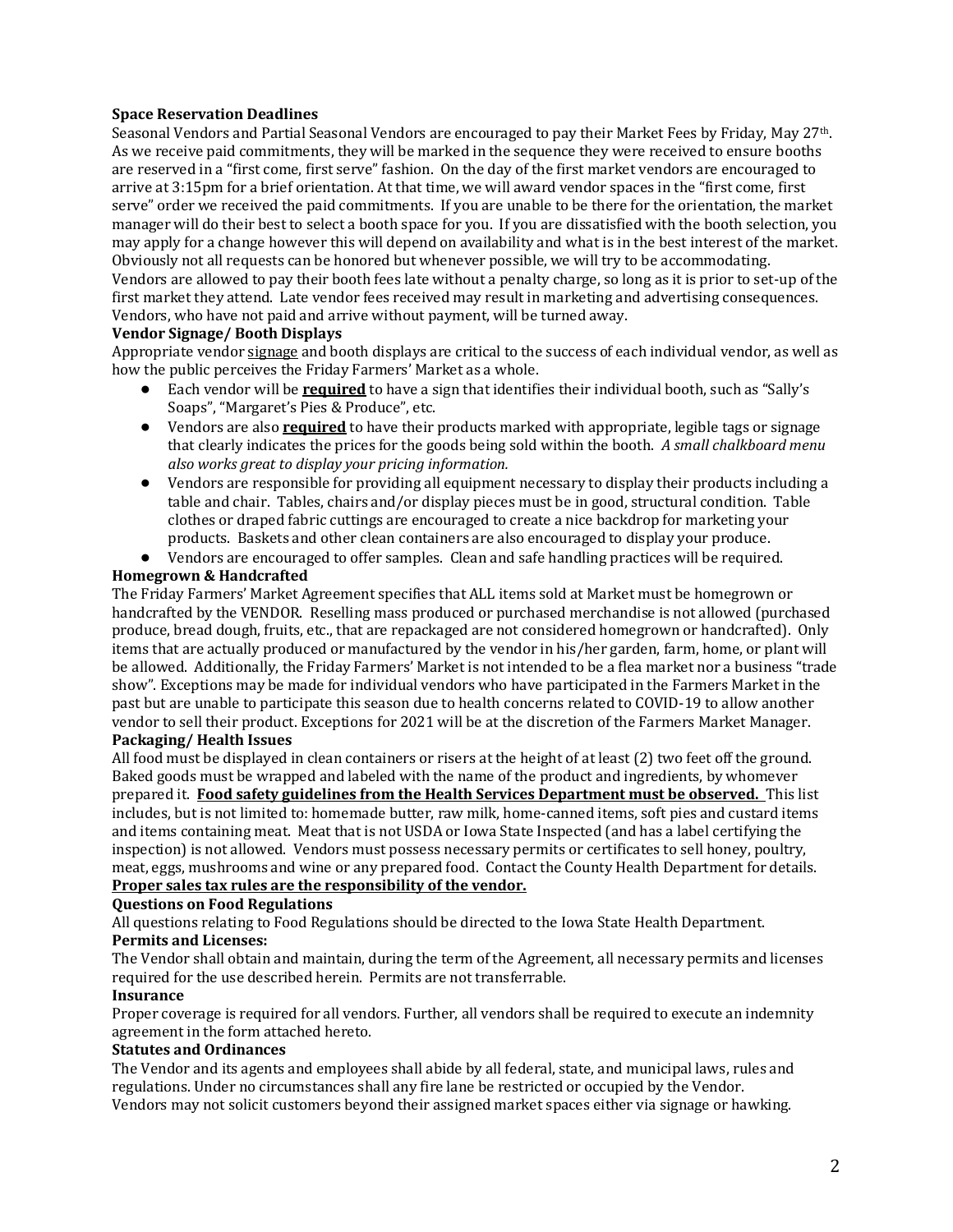If the Vendor fails to comply with any requirement set forth in this agreement, the Vendor shall be given written notice to comply. If the Vendor fails to comply within 15 days of such notice, this agreement shall be deemed terminated by the host without further notice or refund to the Vendor.

#### **WIC Certification**

In order to become a WIC Certified market, we need a Seasonal Vendor Commitment from at least (3) three produce vendors. If you are a Produce Vendor, are planning to be a seasonal vendor at our market (attending a minimum of 11 markets this year) and interested in becoming certified to sell produce to those using WIC vouchers, please do contact us.

#### **Supervision**

Owner-Operators (producers) are *encouraged* to routinely attend the Farmers Market to represent their own produce and goods. Owner-Operators are required to appear at the Farmers' Market at least periodically to foster a connection between the producer and the customer. When the Owner-Operator is unable to attend, he/she shall provide sufficient and competent personnel to plan, implement, and supervise the booth.

#### **Parking**

Vendors will be required to park in a location designated by the market manager. Please note that parking will not be immediately adjacent to the vendor area so you may need to bring a wagon or cart to more easily transport your products, equipment and supplies to your booth.

#### **Refuse**

All vendors are responsible for the proper and complete cleanup of litter, produce "spoilage," paper, balloons, pop cans, cartons, etc., in and around their area. Take ALL refuse items with you after the market closes. **Pets**

Vendor owned pets are not allowed on the premises during the Farmers' Market.

#### **Smoking**

The Farmers' Market is a no smoking area. Vendors are not allowed to smoke while doing business at the market. If you wish to smoke you are required to leave the Market venue.

#### **Farmers' Market Manager**

The Market Manager will coordinate with vendors during the 2022 season, but may not be present during individual markets. Contact information for the Market Manager can be found by contacting -563-873-3537.

#### **Other Conditions**

The DAWC or its assignee or successor in interest reserves the right to revoke this permit any time unusual conditions arise. Vendors are expected to adhere to COVID-19 Governors Proclamation of Disaster Emergency restrictions and recommendations provided by the Iowa Department of Agriculture and Land Stewardship (IDALS), the Iowa Department of Inspections and Appeals, Iowa State University Extension and Outreach, and the Iowa Department of Public Health (IDPH).

The City of Marquette shall have the right to assign its rights and duties under this agreement to any other successor in interest with respect to the premises. *Vendor refunds will not be given.*

#### **IN WITNESS WHEREOF, THE PARTIES HERETO HAVE SIGNED THIS AGREEMENT:**

\_\_\_\_\_\_\_\_\_\_\_\_\_\_\_\_\_\_\_\_\_\_\_\_\_\_\_\_\_\_\_\_\_\_\_\_\_\_\_\_\_\_\_\_\_\_\_\_\_\_\_\_\_\_\_\_\_\_\_\_\_\_\_\_\_\_\_\_\_\_\_\_\_\_\_\_\_\_\_\_\_\_\_\_\_\_\_\_\_\_\_\_\_\_\_\_\_\_\_\_\_\_\_\_\_

#### Vendor

Market Manager or Designee

Signature of City of Marquette

**Please fill out all pages and return with payment, to:** City of Marquette PO Box 7 Marquette, IA 52158-0007 **Make checks payable to:** City of Marquette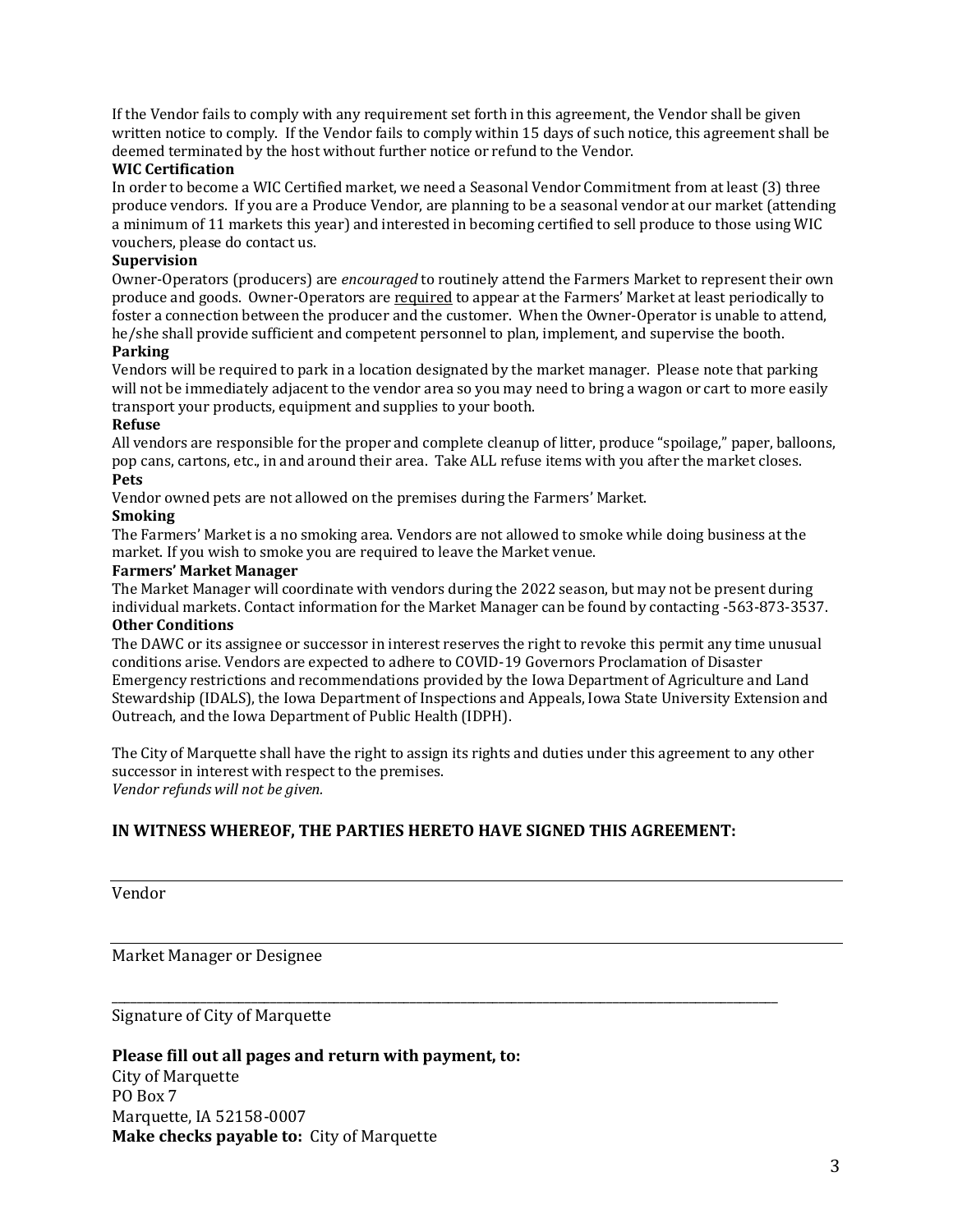# **2022 Marquette Farmers Market Vendor Information**

**Please check the vendor contract you prefer:**

**<u><b>E** \$50 Seasonal Vendor</u> (Attendance up to 20 (twenty) markets, Memorial Day Weekend – First Friday in October)

**<u><b>S30 Partial Season Vendor**</u> (Attendance up to (5) five markets.)

**<u>1</u> \$10 Drop-In Vendor** (Attendance of a single market event, providing availability.)

### **Number of booth spaces: \_\_\_\_\_\_\_\_\_\_\_\_\_\_\_\_\_\_\_**

Booth spaces are 10'x10'. If you require additional space to display your products, you will need to purchase additional booth space.

## **Total: \$\_\_\_\_\_\_\_\_\_\_\_\_\_\_\_\_\_\_\_**

The total is calculated by multiplying the number of booth spaces needed by your vendor contract. Example: 2 booth spaces at a Partial Season Vendor Contract comes to a Total of \$30.

## **Special Requests:** *Special Requests:* $\blacksquare$

**Please list ALL items you intend to sell at the Farmers Market (attach sheet if necessary:**

\_\_\_\_\_\_\_\_\_\_\_\_\_\_\_\_\_\_\_\_\_\_\_\_\_\_\_\_\_\_\_\_\_\_\_\_\_\_\_\_\_\_ \_\_\_\_\_\_\_\_\_\_\_\_\_\_\_\_\_\_\_\_\_\_\_\_\_\_\_\_\_\_\_\_\_\_\_\_\_\_\_\_\_\_\_

| For office use only: |                    |          |  |
|----------------------|--------------------|----------|--|
| Fee Paid:            | Date Paid:         | Check #: |  |
| Cash:                | Space(s) Assigned: |          |  |